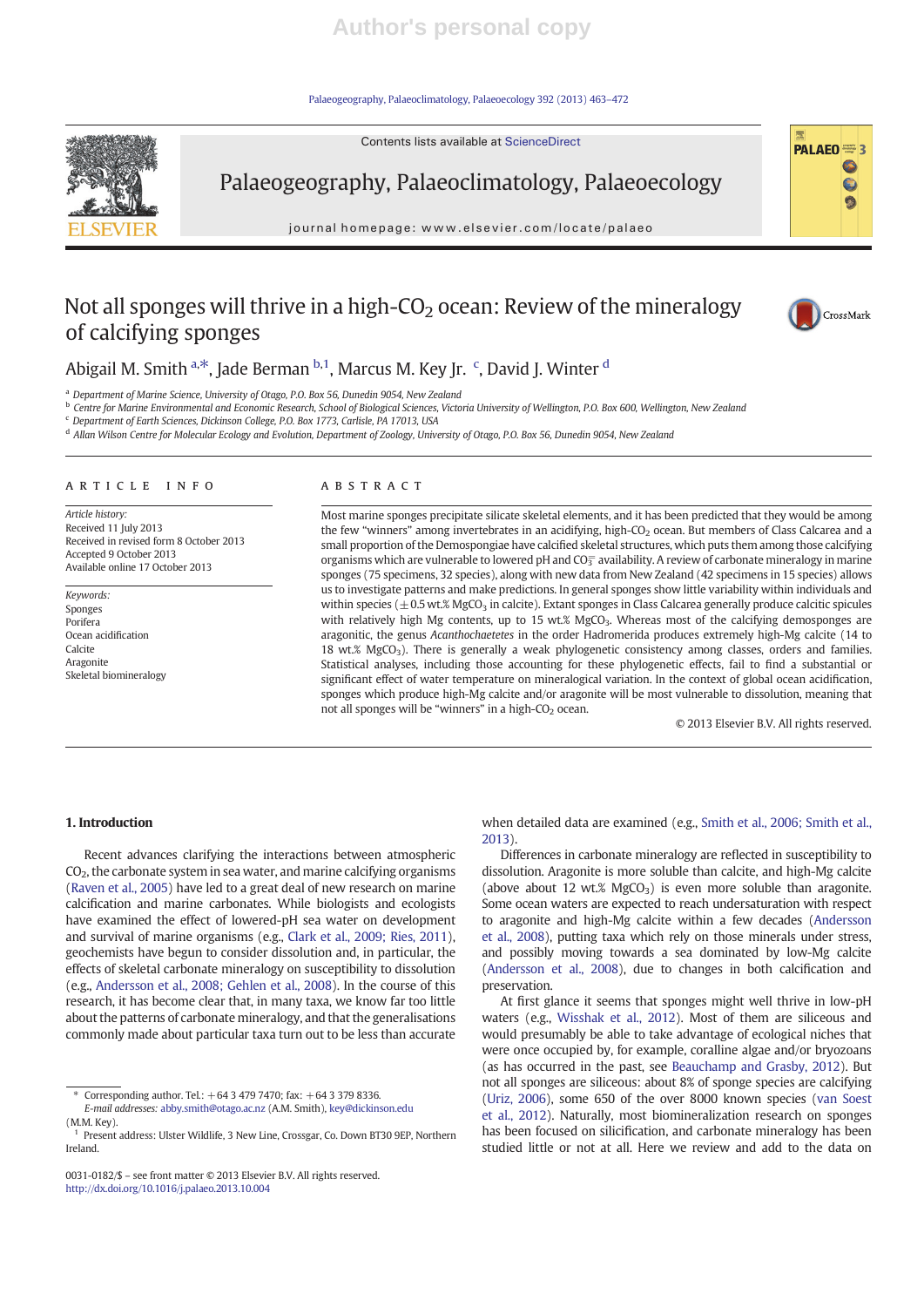#### 464 A.M. Smith et al. / Palaeogeography, Palaeoclimatology, Palaeoecology 392 (2013) 463–472

carbonate mineralogy of calcifying sponges, investigating patterns of calcification and what they will mean in a high- $CO<sub>2</sub>$  ocean.

#### 2. Mineralization in sponges

Most marine sponges (Phylum Porifera) create a structural framework from a network of spicules in a range of morphologies, made of silica or calcium carbonate. These spicules can be simple or complex, with megascleres normally up to 0.5 mm long (though some unusual glass sponges have spicules 3 m in length) and tiny microscleres up to 100 μm long (Wang et al., 2008). Some groups also fuse spicules together with silica (dictyonine hexactinellids) or  $CaCO<sub>3</sub>$  cement (Uriz, 2006), or have complex interlocking terminations to the spicules ('lithistids'). Members of a small subgroup of calcisponges (sensu Wörheide, 2008) precipitate massive calcium carbonate skeletons, sometimes accompanied by silicate or calcareous spicules. These calcifying sponges are characteristic of, though not restricted to, temperate cryptic and deep-water environments.

The phylum Porifera is divided into five classes, of which four are extant (Debrenne et al., 2002; Gazave et al., 2010, 2012) comprising over 8000 species (Van Soest et al., 2012). Of these, only about 675 species are known to be calcifying, found in Classes Calcarea and Demospongiae (Voigt et al., 2012). Calcarea (about 600 described species) are generally small (less than 10 cm in height although some species can grow much larger), found in shallow marine waters, and mostly produce calcareous spicules which act as single crystals of more-or-less impure calcite (Ledger and Jones, 1977). The demosponges (over 6000 species described) are heterogeneous biomineralizers. They may have siliceous spicules and/or a fibrous skeleton or no skeleton at all, or they may have solid calcitic or siliceous skeletons which include the 'sclerosponges', 'sphinctozoans' and 'lithistids'. The polyphyletic coralline sclerosponges produce massive skeletons of aragonite or magnesium calcite (Hartman and Goreau, 1975). These coralline sponges are "living fossils," with convergent architectures similar to Paleozoic and Mesozoic reef-building stromatoporoids, chaetetids, sphinctozoans, and inozoans (Wood, 1990). Systematic relationships among them and their position within the classification of recent sponges are controversial (Mastandrea and Russo, 1995).

In addition to aragonite or magnesium calcite, two demosponges (Dysidea crawshayi and Halichondria moorei) have been found to precipitate spicules formed from a potassium fluorosilicate mineral called Hieratite (K<sub>2</sub>SiF<sub>6</sub>; Gregson et al., 1979). Several keratose demosponges produce granules of the iron oxide Lepidocrocite (FeO(OH); Towe and Rützler, 1968). Amorphous calcium carbonate, which is non-crystalline and unstable under ambient conditions and therefore hard to detect, is also found in some sponge spicules (Aizenberg et al., 1996, 2003), but may only be a pre-cursor to calcite formation as in some other taxa.

#### 3. Methods and materials

A comprehensive literature review on carbonate mineralogy in the Porifera (examining over 50 papers and books) has uncovered 75 sponge specimens in 32 extant species for which carbonate mineralogy has been described (see Supplementary data on-line for details) (Fig. 1). Among them, only 42 specimens are accompanied by quantitative data. Most authors have made qualitative comments on sponge mineralogy, usually in passing, without a statement of methodology, precision, or significance. These qualitative statements are difficult to interpret, but here we assume that "Mg calcite" is roughly in the range of 4 to 8 wt.%  $MgCO<sub>3</sub>$  (equivalent to intermediate Mg calcite sensu Smith et al., 2006) and "high Mg calcite" is greater than about 8 wt.%  $MgCO<sub>3</sub>$ .

In too many cases, sponge mineralogy in the literature is reported without reference to specimen location, number of specimens, or methodology employed. The geographical distribution of the 50 or so specimens for which the study location is known is limited: most of the specimens (22) are from the UK and Mediterranean, with 14 from



Fig. 1. Skeletal carbonate mineralogy of 74 extant specimens of the phylum Porifera; 28 are from the literature (Lister, 1900; Clarke and Wheeler, 1922; Vinogradov, 1953; Jones and James, 1969; Jones, 1970; Jones and Jenkins, 1970; Schuhmacher and Plewka, 1981; Reitner and Engeser, 1987; Willenz and Hartman, 1989; Cuif and Gautret, 1991; Ledger and Jones, 1991; Reitner, 1991; Vacelet and Uriz, 1991; Wood, 1991; Aizenberg et al., 1995a,b, 1996, 2003; Reitner and Gautret, 1996; Böhm et al., 2000; Fallon et al., 2004; Rosenheim et al., 2005; Wombacher et al., 2005; Rossi et al., 2006; Sethmann et al., 2006; Uriz, 2006; Sethmann and Wörheide 2008), whereas the remaining 42 are new data from New Zealand. See Supplementary data for details.

the Caribbean, 11 specimens are from the tropical Indopacific, and one from the south Atlantic. No mineralogical data are published from the western North Atlantic, from the North Pacific, from any polar region, or south of 23°S. Though all the materials require more replication and a wider spread of species, a mineralogical study of sponge carbonate from southern temperate regions, in particular, needs to be done.

Twenty-nine specimens of five species of calcareous sponges were collected by hand from shallow waters around Wellington, New Zealand, and a further nine specimens from more southern localities were selected from the reference collection at Portobello Marine Laboratory, Dunedin, New Zealand. Sponge individuals were cleaned and inspected and all non-sponge carbonates were removed. They were divided into thirds, and voucher specimens were kept and stored in ethanol at the University of Otago, Dunedin, New Zealand. One subsample of each sponge was dissected for identification (to genus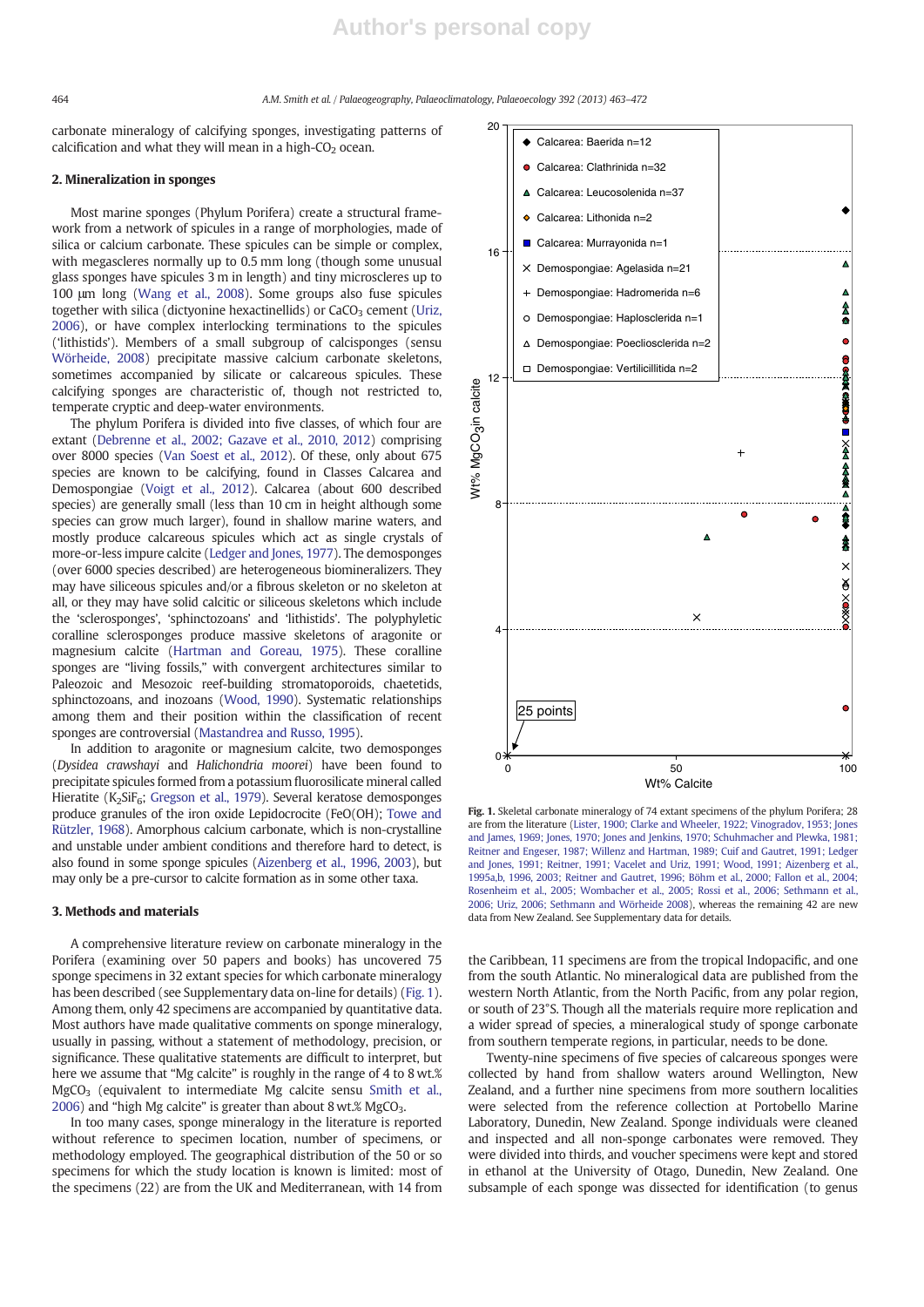level). The other third was immersed in 5% bleach for three days to remove organic material. One particularly large specimen was divided into five replicate subsamples, so that a total of 42 specimens were prepared for X-ray diffractometry (XRD).

Each bleached slurry of spicules was rinsed several times in distilled water, ground fine while wet in an agate mortar along with 0.1g NaCl as an internal XRD standard, spread out on a glass slide and dried. Each slide was run through a Phillips X-ray diffractometer at 50 counts per degree with a count time of 1 s, over the range of 26 to 33°2θ. Peak heights (in counts) and positions (in °2θ) were determined, the halite peak position was standardized to 31.72°2θ, and other peak positions were corrected.

Weight percent Mg in calcite was calculated from the calcite peak position (in °2 $\theta$ ) using a machine-specific calibration (y = 30 × −882). Each spectrum was visually inspected as well, and locations of ragged peaks were confirmed by eye. Relative peak height counts (ht) of aragonite (A1 at 26.213°2θ and A2 at 27.216°2θ) and calcite (C1 at 29.4 to 29.8°2θ) were used to calculate the Peak Height Ratio (PR) for each graph: PR = (ht A1 + ht A2) / (ht A1 + ht A2 + ht C1). Wt.% calcite was calculated using the calibration of Gray and Smith (2004): Wt.% calcite =  $80.4(\text{PR})^2 - 180.9(\text{PR}) + 101.2$ . This method assumes that only calcite and aragonite are present in the skeletal carbonate.

A combined dataset (comprising the mineralogy reported in the literature alongside our own new results) was used to examine whether variation in water temperature can explain mineralogical variation in these sponges. For each specimen from which the location was known or could be deduced ( $n = 89$ ), the mean sea surface temperature was extracted from the NOAA Optimum Interpolation Sea Surface Temperature data (Reynolds et al., 2002). The relationship between mineralogy and water temperature was then explored using generalised linear mixed models (GLMMs). Specifically, models with wt.%  $MgCO<sub>3</sub>$  as a response variable and sea surface temperature as a fixed predictor variable were fitted using the R (R Development Core Team, 2012) package MCMCglmm (Hadfield, 2010). As these data are drawn from an evolutionary diverse range of species, taxonomic and, where possible, phylogenetic effects were included as random effects in the GLMMs using the phylogeny presented by Voigt et al. (2012) and taxonomic information retrieved from the World Register of Marine Species (http://www.marinespecies.org/).

#### 4. Results

Our literature review provided mineralogical data for 74 sponge specimens in 32 species, and the New Zealand results added 42 specimens in 15 species, for a total of 116 specimens from 46 species in 24 genera (Table 1). Most specimens are either 100% calcite or 100% aragonite, with only a few specimens from New Zealand showing combinations of the two (56 to 91 wt.% calcite, mean  $= 69$  wt.% calcite,  $N = 5$ ). In the calcitic specimens, Mg content showed much more variation, ranging from 0 to 17.3 wt.%  $MgCO<sub>3</sub>$  (mean = 9.7 wt.%)  $MgCO<sub>3</sub>$ ,  $N = 83$ ).

Of the 46 species studied, 9 were entirely aragonitic, 33 were entirely calcitic (with the majority producing high-Mg calcite), and only 4 species showed some mixture of the two.

#### 5. Discussion

#### 5.1. Variation within species

The combination of the detailed literature review and the New Zealand specimens gives 116 sponge specimens from 46 species in 24 genera (Table 1). Of the 650 or so sponge species which precipitate calcium carbonate, only 5% have been mineralogically characterised, and in most cases they were measured only once. Work in other phyla (e.g., Smith et al., 2006; 2012) suggests that variability within and among species requires a more rigorous approach. Any study on sponge mineralogy must address both within-individual and within-species variabilities before any further progress can be made.

Very few sponges have been examined for within-individual variation. In most cases where a single individual was tested several times, it was in order to compare rather than to truly randomly replicate different types of spicules. Calcium carbonate spicules in a specimen of Sycon sp. from the Eastern Mediterranean varied from 10.7 to 11.7 wt.% MgCO<sub>3</sub> (Aizenberg et al., 1995b), whereas those of Amphiute paulini from Brittany, France ranged from  $6.6$  to  $7.6$  wt.% MgCO<sub>3</sub> (Jones and Jenkins, 1970); and Leuconia nivea from Menai Strait, UK ranged from 8.6 to 9.7 wt.% MgCO<sub>3</sub> (Jones and Jenkins, 1970). Five replicate subsamples from a single large specimen of Clathrina sp. 2 (small, yellow) from Breaker Bay, near Wellington, 5 m water depth, were all 100% calcite, with Mg content ranging from 11.7 to 12.5 wt.%  $MgCO<sub>3</sub>$ (mean = 12.1; standard deviation = 0.3 wt.% MgCO<sub>3</sub>, N = 5). This small degree of variation within an individual suggests that variability within species is on the order of  $\pm$  0.5 wt.% MgCO<sub>3</sub>.

There are only three species for which we have measurements of more than 10 specimens; they range from quite consistent to remarkably variable. All ten specimens of the Caribbean sponge Ceratoporella nicholsoni are aragonitic (Hartman and Goreau, 1970; Schuhmacher and Plewka, 1981; Willenz and Hartman, 1989; Wood, 1991; Böhm et al., 2000; Rosenheim et al., 2005). Our own data show that calcitic Clathrina sp. 2 from central New Zealand has a range of 2.5 wt.% MgCO<sub>3</sub> (10.6 to 13.1, mean = 12.0, standard deviation = 0.7 wt.% MgCO<sub>3</sub>,  $N = 12$ ). A calcitic species of Sycon from the Eastern Mediterranean has one individual that registered no Mg content, but all the other specimens range from 9.9 to 11.7 wt.% MgCO<sub>3</sub> (mean  $=$ 11.1, standard deviation = 0.5 wt.% MgCO<sub>3</sub>, N = 9) (Aizenberg et al., 1995a,b). If we assume that the outlier represents some kind of sampling or measurement anomaly, then within-species variability in Mg ranges from almost none to about  $\pm 1.0$  wt.% MgCO<sub>3</sub>. This means that single-specimen measurements are probably reasonably accurate estimates of the mineralogy of the whole species.

In each of these cases, specimens are necessarily aggregates of many spicules, and thus the variability among spicules may be greater than that detected using X-ray diffractometry. A higher-resolution technique such as Raman spectroscopy might elucidate details of within- and among-spicule variations.

#### 5.2. Phylomineralogy and evolution of mineralogy in sponges

There is a phylogenetic overprint to the mineralogy in the Phylum Porifera, with fairly consistent class-to-order level distribution among those species so far studied (Table 2). Calcareous sponges are largely restricted to Class Calcarea. Class Homoscleromorpha as well as the Silicea clade containing Classes Demospongea and Hexactinellida are dominated by silicifying sponges. Only one hexactinellid sponge Caulophacus has been found to mineralize calcite (Ehrlich et al., 2011). Calcification is only a little more common in the demosponges.

Only 12 species representing five of the 16 demosponge orders are known to precipitate carbonate in their basal skeletons (Table 2). Although it is not clear how many demosponges are calcifiers, the overall coverage in these "sclerosponges" is barely adequate to allow for generalisations to be made. Most specimens have entirely aragonitic basal skeletons. In the Poecilosclerida order, the basal skeleton of Merlia lipoclavidisca is entirely aragonitic (Vacelet and Uriz, 1991), but the basal skeleton of another Merlia sp. was found to be low-Mg calcite (Wood, 1991), as are the spherules found in the silica-producing Hemimycale columella. It is possible that this particular order has a higher degree of mineralogical flexibility than others in the Phylum Porifera or as discussed below, calcification has polyphyletic origins in the demosponges (Chombard et al., 1997). Unfortunately, with no replication, there is little to constrain the competing hypotheses.

Acanthochaetetes and Willardia are the only extant genera within the Acanthochaetetidae family (order Hadromerida). Acanthochaetetes spp.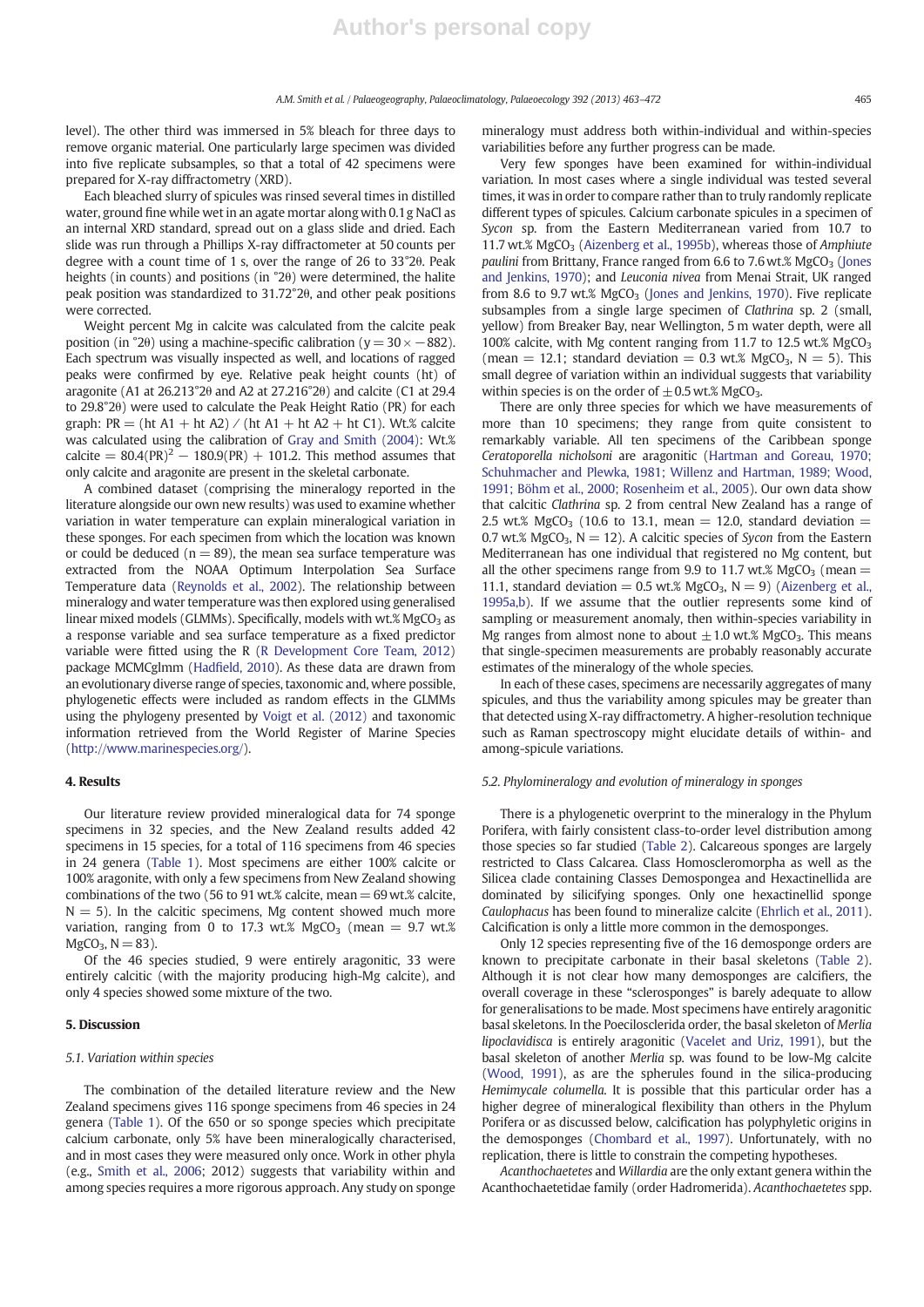## **Author's personal copy**

**Table 1**<br>Skeletal carbonate mineralogy of 46 extant species of calcifying sponges, recalculated to standard units. Taxonomy follows van Soest et al. (2012). See Supplementary data on-line for details.

| Class    | Order       | Family                      | Species                                                                                                              | Skeletal element    |                | Specimens Mineralogy       | Mean wt.% calcite Mean wt.%<br>in carbonate | MgCO3 in calcite | Reference                                           |
|----------|-------------|-----------------------------|----------------------------------------------------------------------------------------------------------------------|---------------------|----------------|----------------------------|---------------------------------------------|------------------|-----------------------------------------------------|
| Calcarea | Baerida     | Baeriidae                   | Leucandra aspera (Schmidt, 1862)<br>Leucandra aspera (Schmidt, 1862)<br>Leucandra aspera (Schmidt, 1862)             | Spicules            | $\overline{2}$ | MgC                        | 100                                         | 7.8              | Jones (1970)                                        |
|          |             |                             | Leucandra pandora (Haeckel, 1872)<br>Leucandra pandora (Haeckel, 1872)<br>Leucandra pandora (Haeckel, 1872)          | Spicules            | $\mathbf{1}$   |                            | 100                                         | 10.71            | This study                                          |
|          |             |                             | Leucandra pumila (Bowerbank, 1866)<br>Leucandra pumila (Bowerbank, 1866)<br>Leucandra pumila (Bowerbank, 1866)       | Spicules            | 1              | MgC                        | 100                                         | 8.3              | Jones and Jenkins (1970)                            |
|          |             |                             | Leuconia nivea (Grant, 1862)<br>Leuconia nivea (Grant, 1862)<br>Leuconia nivea (Grant, 1862)                         | Various spicules    | 6              | MgC                        | 100                                         | 9.2              | Jones and Jenkins (1970);<br>Jones and James (1969) |
|          |             |                             | Leuconia sp.<br>Leuconia sp.<br>Leuconia sp.                                                                         | Spicules            | $\mathbf{1}$   |                            | 100                                         | 11.01            | This study                                          |
|          |             |                             | cf. Leuconia<br>cf. Leuconia<br>cf. Leuconia                                                                         | Spicules            | $\mathbf{1}$   |                            | 100                                         | 11.25            | This study                                          |
|          | Clathrinida | Clathrinidae                | Clathrina contorta (Bowerbank, 1866)<br>Clathrina contorta (Bowerbank, 1866)<br>Clathrina contorta (Bowerbank, 1866) | Spicule             | 1              | MgC                        | 100                                         | 13.8             | Aizenberg et al. (1995b)                            |
|          |             |                             | Clathrina coriacea (Montagu, 1818)<br>Clathrina coriacea (Montagu, 1818)<br>Clathrina coriacea (Montagu, 1818)       | Spicules            | $\mathbf{1}$   | MgC                        | 100                                         | 10.9             | Jones and Jenkins (1970)                            |
|          |             |                             | Clathrina sp.<br>Clathrina sp.<br>Clathrina sp.                                                                      | Triradiate spicules | $\overline{2}$ | MgC with<br>ACC layer      | 100                                         | 13.8             | Aizenberg et al.<br>$(1995a, 1996)$ $(2003)$ ;      |
|          |             |                             | Clathrina sp. $1$ - white, large<br>Clathrina sp. $1$ - white, large<br>Clathrina sp. $1$ - white, large             | Spicules            | 5              | MgC with some<br>aragonite | 92.2                                        | 5.1              | This study                                          |
|          |             |                             | Clathrina sp. 2 - yellow, small<br>Clathrina sp. 2 - yellow, small<br>Clathrina sp. $2$ - yellow, small              | Spicules            | 12             | High Mg C                  | 100                                         | 12               | This study                                          |
|          |             |                             | Clathrina sp. $3$ - yellow, stringy<br>Clathrina sp. 3 - yellow, stringy<br>Clathrina sp. 3 - yellow, stringy        | Spicules            | $\mathbf{1}$   | High Mg C                  | 100                                         | 11.13            | This study                                          |
|          |             | Leucettidae                 | Leucetta sp.<br>Leucetta sp.<br>Leucetta sp.                                                                         | Spicules            | $\mathbf{1}$   | MgC                        | 100                                         | 9 <sup>a</sup>   | Uriz (2006)                                         |
|          |             |                             | Leucetta sp.<br>Leucetta sp.<br>Leucetta sp.                                                                         | Spicules            | 1              | High Mg C                  | 100                                         | 11.88            | This study                                          |
|          |             |                             | Leucetta sp. $1$ - large oscules<br>Leucetta sp. $1 -$ large oscules<br>Leucetta sp. $1$ - large oscules             | Spicules            | $\overline{4}$ | High Mg C                  | 100                                         | 11.2             | This study                                          |
|          |             |                             | Leucetta sp. $2$ - small ostia<br>Leucetta sp. $2$ - small ostia                                                     | Spicules            | 3              | High Mg C                  | 100                                         | 10.2             | This study                                          |
|          |             |                             | Pericharax heteroraphis Poléjaeff, 1883<br>Pericharax heteroraphis Poléjaeff, 1883                                   | Triactine spicules  | $\mathbf{1}$   | MgC                        | 100                                         | 8.6              | Sethmann et al. (2006)                              |
|          |             | Leucosolenida Amphoriscidae | Leucilla "carteri" (not clear what species<br>is meant here)<br>Leucilla "carteri" (not clear what species           | Spicules            | $\mathbf{1}$   | High Mg C                  | 100                                         | 14.1             | Vinogradov (1953)                                   |
|          |             | Grantiidae                  | is meant here)<br>Amphiute paulini Hanitsch, 1894<br>Amphiute paulini Hanitsch, 1894                                 | Spicules, oxea      | 3              | MgC                        | 100                                         | 7.2              | Jones and Jenkins (1970)                            |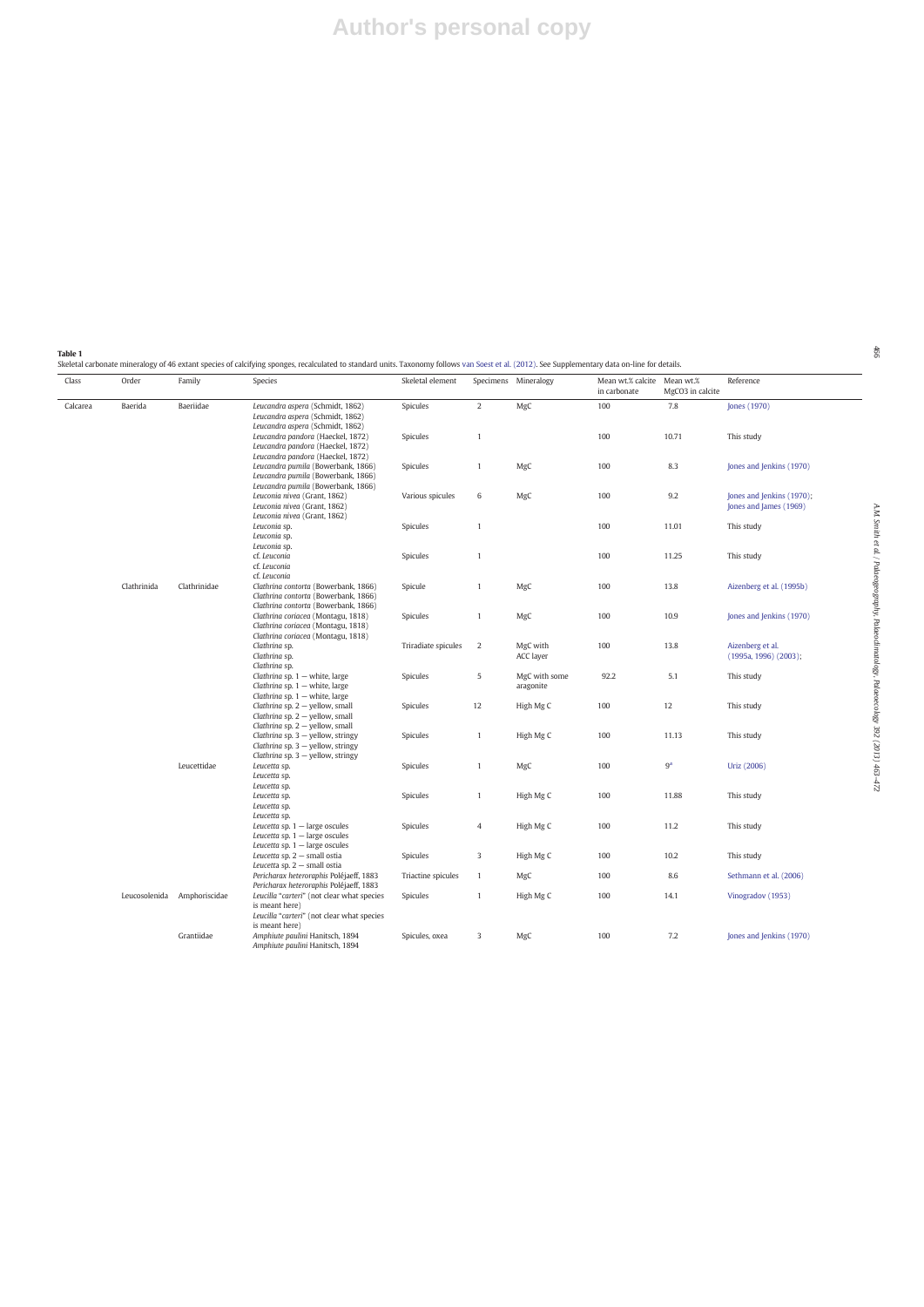# **Author's personal copy**

|              |                                       |                                                                   | Grantia compressa (Fabricius, 1780)<br>Grantia compressa (Fabricius, 1780) | Spicules           | 1              | MgC                    | 100          | 6.6          | Jones and Jenkins (1970)                                         |
|--------------|---------------------------------------|-------------------------------------------------------------------|----------------------------------------------------------------------------|--------------------|----------------|------------------------|--------------|--------------|------------------------------------------------------------------|
|              |                                       |                                                                   | Grantia sp.<br>Grantia sp.                                                 | Spicules           | $\overline{2}$ | High Mg C              | 100          | 11.01        | This study                                                       |
|              |                                       |                                                                   |                                                                            |                    | 3              |                        |              |              |                                                                  |
|              |                                       | Lelapiidae                                                        | Kebira uteoides Row, 1909                                                  | Monaxon            |                | Mg C                   | 100          | 15.6         | Aizenberg et al. (1995b)                                         |
|              |                                       | Leucosoleniidae                                                   | Leucosolenia cf. botryoides                                                | Spicule            | 1              | Mg C plus aragonite    | 59           | 6.93         | This study                                                       |
|              |                                       |                                                                   | Leucosolenia cf. botryoides                                                |                    |                |                        |              |              |                                                                  |
|              |                                       |                                                                   | Leucosolenia conplicata (Montagu, 1818)                                    | Spicules           | $\mathbf{1}$   | Mg C                   | 100          | 6.9          | Jones and Jenkins (1970)                                         |
|              |                                       |                                                                   | Leucosolenia conplicata (Montagu, 1818)                                    |                    |                |                        |              |              |                                                                  |
|              |                                       |                                                                   | Leucosolenia echinata (?)                                                  | Spicules           | $\overline{4}$ | Mg C                   | 100          | 10           | This study                                                       |
|              |                                       |                                                                   | Leucosolenia echinata (?)                                                  |                    |                |                        |              |              |                                                                  |
|              |                                       |                                                                   |                                                                            |                    |                |                        |              |              |                                                                  |
|              |                                       |                                                                   | Leucosolenia sp.                                                           | Spicules           | 1              |                        | 56           | 4.38         | This study                                                       |
|              |                                       |                                                                   | Leucosolenia sp.                                                           |                    |                |                        |              |              |                                                                  |
|              |                                       | Sycettidae                                                        | Sycon ciliatum (Fabricius, 1780)                                           | Spicules           | $\overline{4}$ | Mg C                   | 100          | 4.5          | Jones and Jenkins (1970); Ledger and                             |
|              |                                       |                                                                   | Sycon ciliatum (Fabricius, 1780)                                           |                    |                |                        |              |              | Jones (1991); Vinogradov (1953)                                  |
|              |                                       |                                                                   | Sycon pentactinale Rossi, Farina, Borojevic                                | 5-Rayed spicules   | 1              | $\epsilon$             | 100          |              | Rossi et al. (2006)                                              |
|              |                                       |                                                                   | & Klautau, 2006                                                            |                    |                |                        |              |              |                                                                  |
|              |                                       |                                                                   | Sycon pentactinale Rossi, Farina, Borojevic                                |                    |                |                        |              |              |                                                                  |
|              |                                       |                                                                   |                                                                            |                    |                |                        |              |              |                                                                  |
|              |                                       |                                                                   | & Klautau, 2006                                                            |                    |                |                        |              |              |                                                                  |
|              |                                       |                                                                   | Sycon sp.                                                                  | Various spicules   | 10             | Mg C                   | 100          | 10           | Aizenberg et al. (1995a)                                         |
|              |                                       |                                                                   | Sycon sp.                                                                  |                    |                |                        |              |              |                                                                  |
|              |                                       |                                                                   | Sycon sp. $1 -$ collared                                                   | Spicules           | $\overline{4}$ | Mg C with some         | 92           | 7.3          | This study                                                       |
|              |                                       |                                                                   | Sycon sp. $1$ - collared                                                   |                    |                | aragonite              |              |              |                                                                  |
|              |                                       |                                                                   | Sycon sp. $2$ - short vase                                                 | Spicules           | 1              | Mg C                   | 100          | 5.46         | This study                                                       |
|              |                                       | Minchinellidae<br>Petrobionidae<br>Murrayonidae<br>Astroscleridae |                                                                            |                    |                |                        |              |              |                                                                  |
|              | Lithonida<br>Murrayonida<br>Agelasida |                                                                   | Sycon sp. $2$ - short vase                                                 |                    |                |                        |              |              |                                                                  |
| Demospongiae |                                       |                                                                   | Minchinella sp.                                                            | Primary skeleton   | 1              | Mg C                   | 100          | 5            | Wood (1991)                                                      |
|              |                                       |                                                                   | Petrobiona massiliana Vacelet & Lévi, 1958                                 | Primary skeleton   | 1              | Mg <sub>C</sub>        | 100          | 6            | Wood (1991)                                                      |
|              |                                       |                                                                   | Murrayona phanolepis Kirkpatrick, 1910                                     | Primary skeleton   | 1              | Mg C                   | 100          | 5.5          | Wood (1991)                                                      |
|              |                                       |                                                                   | Astrosclera willeyana Lister, 1900                                         | Primary skeleton   | $\overline{7}$ | A                      | $\mathbf{0}$ |              | Böhm et al. (2000)                                               |
|              |                                       |                                                                   |                                                                            | (massive)          | 10             | Α                      | $\mathbf{0}$ |              | Fallon et al. (2004);                                            |
|              |                                       |                                                                   |                                                                            | Primary skeleton   |                |                        |              |              | Lister (1900); Wood (1991)                                       |
|              |                                       |                                                                   | Ceratoporella nicholsoni (Hickson, 1911)                                   |                    |                |                        |              |              | Schuhmacher & Plewka (1981),                                     |
|              |                                       |                                                                   |                                                                            |                    |                |                        |              |              |                                                                  |
|              |                                       |                                                                   |                                                                            |                    |                |                        |              |              | Böhm et al. (2000), Rosenheim                                    |
|              |                                       |                                                                   |                                                                            |                    |                |                        |              |              | et al. (2005); Willenz and                                       |
|              |                                       |                                                                   |                                                                            |                    |                |                        |              |              | Hartman (1989);                                                  |
|              |                                       |                                                                   |                                                                            |                    |                |                        |              |              | Hartman and Goreau (1970);                                       |
|              |                                       |                                                                   |                                                                            |                    |                |                        |              |              | Wood (1991)                                                      |
|              |                                       |                                                                   | Goreauiella auriculata Hartman, 1969                                       | Primary skeleton   | 1              | Α                      | $\mathbf{0}$ |              | Hartman and Goreau (1970);                                       |
|              |                                       |                                                                   |                                                                            |                    |                |                        |              |              | Wood (1991)                                                      |
|              |                                       |                                                                   |                                                                            | Massive skeleton   | 1              | Α                      | $\mathbf{0}$ |              |                                                                  |
|              |                                       |                                                                   | Hispidopetra miniana Hartman, 1969                                         |                    |                |                        |              |              | Hartman and Goreau (1970);                                       |
|              |                                       |                                                                   |                                                                            |                    |                |                        |              |              | Wood (1991)                                                      |
|              |                                       |                                                                   | Stromatospongia norae Hartman, 1969                                        | Basal exoskeleton  | 1              | Α                      | $\bf{0}$     |              | Hartman and Goreau (1970);                                       |
|              |                                       |                                                                   |                                                                            |                    |                |                        |              |              | Willenz and Hartman (1989)                                       |
|              |                                       |                                                                   | Stromatospongia vermicola Harman, 1969                                     | Irregular skeleton | $\mathbf{1}$   | A                      | $\bf{0}$     |              | Hartman and Goreau (1970);                                       |
|              |                                       |                                                                   |                                                                            |                    |                |                        |              |              | Wood (1991)                                                      |
|              | Hadromerida                           | Acanthochaetetidae                                                | Acanthochaetetes sp.                                                       | Primary skeleton   | $\overline{2}$ | High Mg C              | 100          |              | Wood (1991), Womacher et al. (2005)                              |
|              |                                       |                                                                   | Acanthochaetetes wellsi Hartman                                            |                    | $\overline{4}$ | High Mg C              | 100          | 16.1         | Cuif and Gautret (1991); Reitner                                 |
|              |                                       |                                                                   |                                                                            | Primary and        |                |                        |              |              |                                                                  |
|              |                                       |                                                                   | and Goreau, 1975                                                           | secondary skeleton |                |                        |              |              | (1991); Reitner                                                  |
|              |                                       |                                                                   |                                                                            |                    |                |                        |              |              | and Engeser (1987); Reitner and                                  |
|              |                                       |                                                                   |                                                                            | Primary skeleton   | 1              | A                      | $\bf{0}$     |              | <b>Gautret</b> (1996)                                            |
|              | Haplosclerida                         |                                                                   | Calcifibrospongiidae Calcifibrospongia actinostromarioides                 |                    |                |                        |              |              | Wood (1991)                                                      |
|              |                                       |                                                                   | Hartman, 1979                                                              |                    |                |                        |              |              |                                                                  |
|              | Poecilosclerida                       | Hymedesmidae                                                      | Hemimycale columella (Bowerbank, 1874)                                     | Spherules          | 1              | C spherules and        | 100          | $\mathbf{0}$ | Vacelet et al. (1987)                                            |
|              |                                       |                                                                   |                                                                            |                    |                | SiO2 spicules together |              |              |                                                                  |
|              |                                       |                                                                   |                                                                            |                    |                |                        |              |              |                                                                  |
|              |                                       | Merliidae                                                         | Merlia lipoclavidisca Vacelet and Uriz, 1991                               | Basal skeleton     | 1              | Α                      | $\mathbf{0}$ |              | Vacelet and Uriz (1991); Uriz (2006)                             |
|              |                                       |                                                                   | Merlia sp.                                                                 | Primary skeleton   | $\mathbf{1}$   | low Mg C               | 100          |              | Wood (1991)                                                      |
|              |                                       |                                                                   |                                                                            |                    |                |                        |              |              |                                                                  |
|              | Verticillitida                        | Verticillititiidae                                                | Vaceletia crypta (Vacelet, 1997)                                           | Rigid skeleton     | $\overline{2}$ | A                      | $\mathbf{0}$ |              | Cuif and Gautret (1991); Wombacher<br>et al. (2005); Wood (1991) |

<sup>a</sup> Uriz (2006) published 8–10wt.%Mg, which would equate to 57wt.% MgCO3. We assume this to be a misprint and have corrected to 8–10 wt.% MgCO3.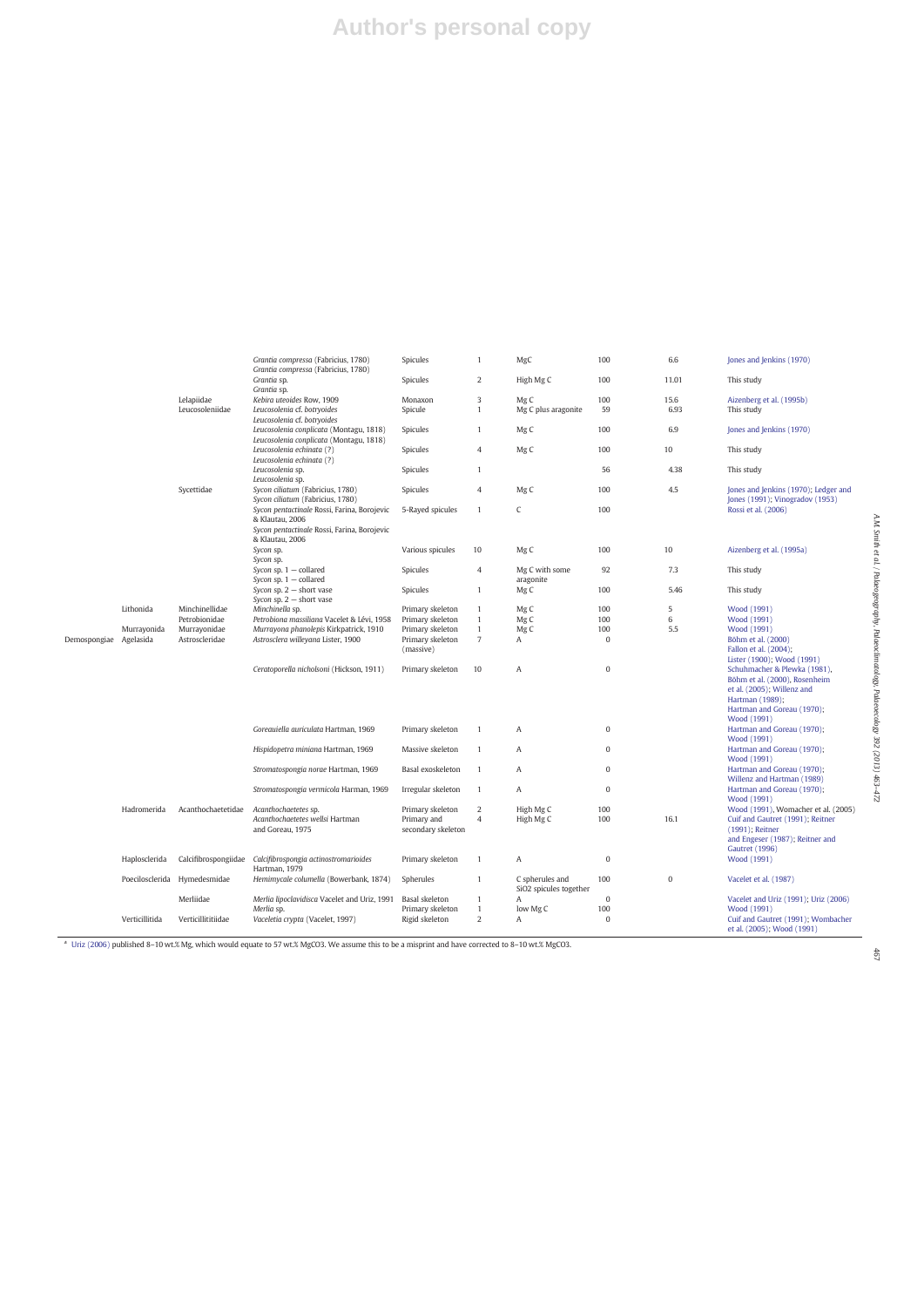#### 468 A.M. Smith et al. / Palaeogeography, Palaeoclimatology, Palaeoecology 392 (2013) 463–472

#### Table 2

Carbonate mineralogy of higher taxa of extant calcifying sponges as reported in the literature (see references in Table 1) and determined here for specimens from New Zealand. Taxonomy follows van Soest et al. (2008).

| Classes            | Subclasses | Orders                      | Families   | Genera | Species |                |          | Specimens Mean wt% Calcite Mean wt% $MgCO3$ in calcite | Mineralogy                            |
|--------------------|------------|-----------------------------|------------|--------|---------|----------------|----------|--------------------------------------------------------|---------------------------------------|
| 2 of 4 in Porifera |            | 10                          | 16         | 24     | 46      | 116            | 77       | 9.3                                                    |                                       |
| Calcarea           | $2$ of $2$ | 5 of 5                      | 11 of 24   | 15     | 34      | 84             | 98.2     | 9.5                                                    | Mg to high Mg calcite                 |
|                    | Calcaronea | Baerida                     | 1 of 3     | 3      | 6       | 12             | 100      | 9.4                                                    | High Mg calcite                       |
|                    |            | Leucosolenida               | 5 of 9     | 6      | 14      | 37             | 97       | 9.0                                                    | High Mg calcite                       |
|                    |            | Lithonida                   | $2$ of $2$ | 2      |         | 2              | 100      | 5.5                                                    | Mg calcite                            |
|                    | Calcinea   | Clathrinida                 | $2$ of $7$ | 3      | 11      | 32             | 99       | $10.5^{\rm a}$                                         | High Mg calcite                       |
|                    |            | Murrayonida                 | 1 of 3     |        |         |                | 100      | 5.5                                                    | Mg calcite                            |
| Demospongiae       | n/a        | 5 of 16                     |            | 9      | 12      | 32             | 22       | 6.9                                                    | Aragonite or calcite (low to high Mg) |
|                    |            | Agelasida                   | 1 of 2     | 5      | 6       | 21             | $\Omega$ |                                                        | Aragonite                             |
|                    |            | Hadromerida                 | 1 of 12    |        | 2       | 6              | 100      | 16.1                                                   | High Mg calcite                       |
|                    |            | Haplosclerida               | 1 of 3     |        |         |                | $\Omega$ |                                                        | Aragonite                             |
|                    |            | Poecilosclerida             | $1$ of $4$ |        |         | $\overline{2}$ | 50       | $\mathbf{0}$                                           | Aragonite or low Mg calcite           |
|                    |            | Verticillitida <sup>b</sup> | $1$ of $1$ |        |         | $\overline{2}$ | $\Omega$ |                                                        | Aragonite                             |

Excluding the anomalously high reported Mg content in Leucetta by Uriz, 2006.

<sup>b</sup> But Wörheide, 2008 places Vaceletia in the Dictyoceratida in its own new family.

are known to produce extremely high-Mg calcite (14 to 18 wt.%  $MgCO<sub>3</sub>$ ) compared with Willardia caicosensis which has an aragonite basal skeleton. Do these distinct mineralogical compositions within the same family reflect a different biomineralizing evolutionary path within this family?

Calcification of secondary and basal skeletons is known from only a few demosponge orders (and phylogenetic arguments continue as to their correct placement), of which we record five. The orders Agelasida, Haplosclerida, Poecilosclerida, and Verticillitida (or perhaps Dictyoceratida after Wörheide, 2008) comprise 42 families with about 230 genera (Van Soest et al., 2012). Most of the species for which mineralogy is known in these orders form massive secondary skeletons of aragonite, though they can hardly be considered 'typical', as they represent less than 4% of the known genera in the class. Hemimycale columella (Poecilosclerida) is unusual in producing silica spicules and calcareous spherules. These spherules are formed of very low Mg calcite (Vacelet et al., 1987).

Within the order Hadromerida there is one family, the Acanthochaetetidae, known to have calcified basal skeletons; in that family, W. caicosensis is anomalous in that it produces a basal aragonite skeleton (Willenz and Pomponi, 1996) and the genus Acanthochaetetes precipitates very high Mg calcite (12 to 19.9 wt.%  $MgCO<sub>3</sub>$ ) in its basal skeleton according to Reitner and Engeser (1987), the highest recorded in the phylum. As the record for Acanthochaetetes is based on six specimens any general statement on mineralogy in this group should be considered provisional.

In Class Calcarea, all spicules measured (14 genera, 19 species, 42 specimens) have been found to be formed of calcite, with no aragonite present. The lowest Mg content reported was  $4.3$  wt.% MgCO<sub>3</sub> in Sycon ciliatum (Jones and Jenkins, 1970), but most of the specimens showed an Mg content greater than 6 wt.%  $MgCO<sub>3</sub>$ . The highest Mg content found was 15.6 wt.%  $MgCO<sub>3</sub>$  in Kebira uteoides (Aizenberg et al., 1995a). The mean Mg content for the class is 9.6 wt.% MgCO<sub>3</sub>.

Even though only 34 of the ~500 described extant sponges in Class Calcarea have been tested for carbonate mineralogy, at least one species from each of the five orders is represented here (Table 2). Though a few specimens show a small amount of aragonite, in general these sponges produce calcitic spicules. Mg contents are usually high, up to 15 wt.% MgCO<sub>3</sub>. Two orders, the Lithonida and the Murryonida, appear to incorporate less Mg in their skeletal carbonate than other orders, but both taxa are represented by only one or two analyses; therefore further work in these groups would be fruitful.

Both calcification and silicification are important in sponges. Which came first, a subject of some debate, affects the subsequent distribution of skeletal composition in the various clades with their different synapomorphic mineralogies. There are three competing hypotheses for the phylogenetically primitive biomineralization state of the

sponges. Below we compare palaeontologic and neontologic evidences for the silica-first, calcite-first, and biomineral-first hypotheses.

Xiao et al. (2005) suggested that both fossil and molecular data indicate that silicification evolved first. Molecular clock data based on a paraphyletic Phylum Porifera suggest that the origin of silica biomineralizing sponges occurred by 759 Ma (Sperling et al., 2010). This is close to the age of the oldest reported siliceous spicules with demosponge affinities from the Late Proeterozoic, ~750 Ma (Reitner and Wörheide, 2002). By 635 Ma, there is biomarker evidence suggestive of demosponges in pre-Marinoan rocks (Love et al., 2009), but there is a disagreement on the interpretation of such biomarkers (Brocks and Butterfield, 2009). Li et al. (1998) discovered fossil cellular tissue of sponges and demosponge-like monaxonid siliceous spicules from the Ediacaran, ~580 Ma. Siliceous spicules assigned to the hexactinellids are known from the upper Ediacaran (549–543 Ma) (Brasier et al., 1997).

Alternatively, sponges may have originally been calcareous (Ehrlich et al., 2011). The evidence for the primitive biomineralization state in sponges being calcareous comes from the fact that no examples of siliceous spicules have been found in Class Calcarea, but calcareous skeletal elements have been discovered in both classes in the Silicea clade (Ehrlich et al., 2011). Philippe et al. (2009) and Pick et al. (2010) have argued that sponges are monophyletic and the Silicea are not the most primitive clade in the phylum. The fossil record sheds little light on this. The first metazoan calcifiers of possible poriferan affinity (i.e., Namapoikia) were from the late Neoproterozoic, ~549 Ma (Wood et al., 2002). This 200Myr gap between the first siliceous sponge fossils and the first calcareous ones could simply be an artefact of the preservation potential of silica versus calcite. Putative calcareans have been reported from the Early Cambrian Tommotian Stage, <542 Ma (Kruse et al., 1995). The oldest calcareans with preserved mineralogy are not until the Silurian, <444 Ma (Mehl and Reitner, 1996). The oldest preserved aragonitic sponges are the demosponges from the Upper Triassic, 217–204Ma (Senowbari-Daryan and Link, 2011).

From the Cambrian onwards and for much of the Paleozoic and Mesozoic, calcareous sponges such as archaeocyathids and stromatoporoids were dominant reef-builders, and their skeletons form important components of marine sediments from those times (Fagerstrom, 1987). Assuming members of the extinct Class Archaeocyathida were actual sponges and not just functional equivalents (Debrenne et al., 2002; Debrenne, 2006), then the first large-scale calcitic, reef-forming sponges appear at the start of the Tommotian, ~525Ma (Maloof et al., 2010a) but possibly as early as the Namakit-Daldynian, 530 Ma (Wood, 1999; Rowland and Shapiro, 2002; Maloof et al., 2010b). Regardless, they were extinct by the Middle Cambrian (Debrenne et al., 2002). Stromatoporoids were sponge-like animals with hypercalcified layered skeletons. They have been variously referred to as calcifying demosponges,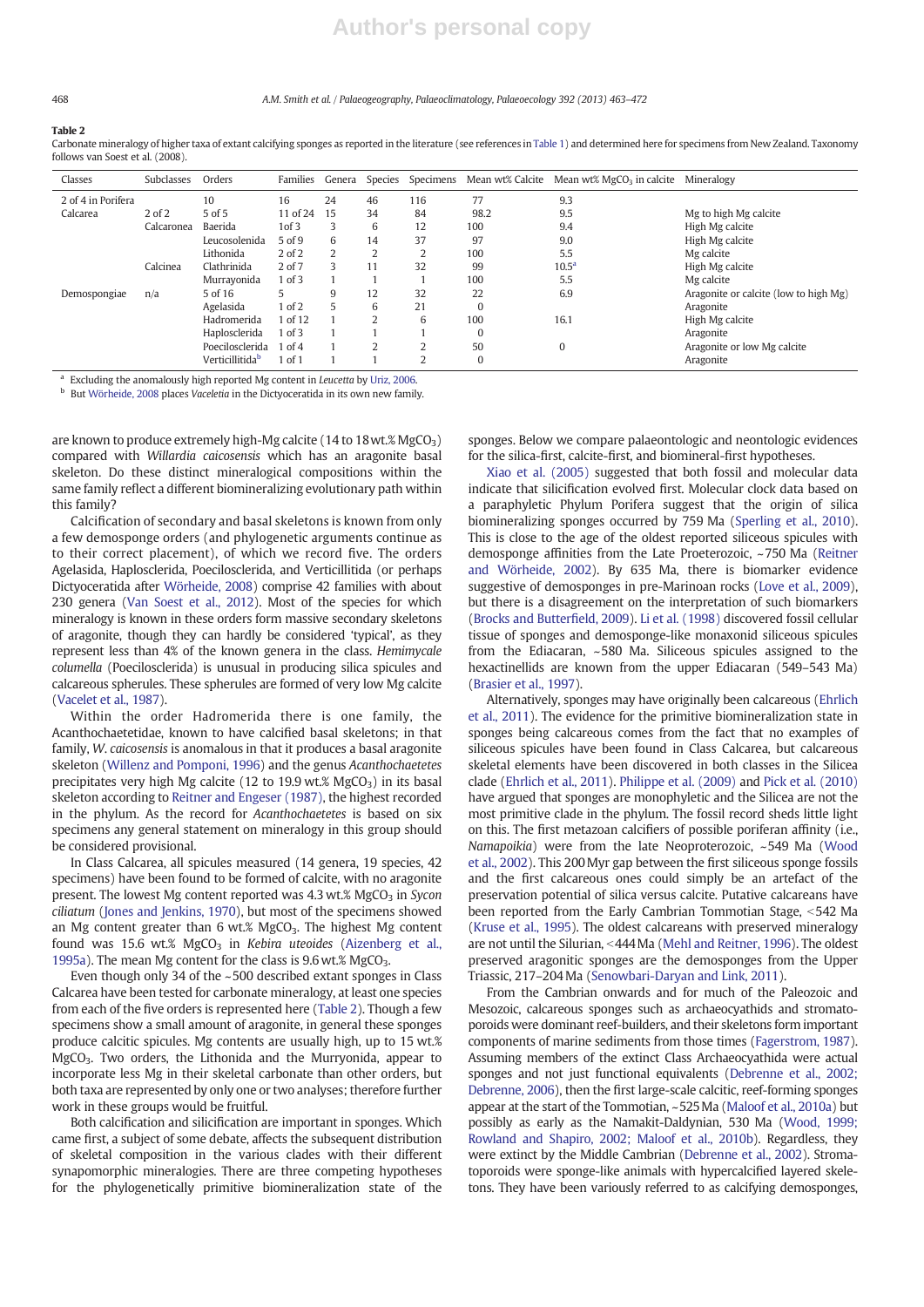calcareans, or simply a polyphyletic grade of sponge construction (Wood, 1987; Stearn et al., 1999; Cook, 2002; Cuif et al., 2011; Da Silva et al., 2011). They were important Ordovician to Cretaceous reefbuilders, especially in the Silurian and Devonian (Fagerstrom, 1987; Wood, 1987, 1999). The Paleozoic stromatoporoids were likely a different clade from the Mesozoic species which are related to the extant sclerosponges in Class Demospongea (Reitner and Wörheide, 2002).

With the molecular debate over the monophyly (Philippe et al., 2009; Pick et al., 2010) or paraphyly (Borchiellini et al., 2001; Sperling et al., 2010) of the sponges not resolved, Botting et al. (2012) have recently argued that the primitive state of the sponges is neither siliceous or calcareous, but bimineralic (i.e., containing spicules of both  $SiO<sub>2</sub>$  and  $CaCO<sub>3</sub>$ ), because the Early Cambrian sponge Lenica (Goryanskii, 1977) was inferred, despite diagenetic problems, to have originally contained bimineralic spicules (Botting et al., 2012). Botting et al. (2012) hypothesized that sponges were originally bimineralic and silica biomineralization was later lost in Class Calcarea and calcite biomineralization was subsequently lost in Class Homoscleromorpha as well as the Silicea clade containing Classes Demospongea and Hexactinellida. If this is the case, then the rare occurrences of calcification in the dominantly siliceous Classes Demospongea and Hexactinellida had to evolve independently again. This conclusion is required by the well-documented calcitic and aragonitic sclerosponges in Class Demospongea (Table 1) and the recent discovery of calcite in the hexactinellid sponge Caulophacus (Ehrlich et al., 2011), and supported by the ribosomal sequence data of Chombard et al. (1997) that suggests that the calcareous skeleton evolved independently in several lineages of sponges. More data, like this study, on mineralogy across the sponges will allow for improved understanding of the phylomineralogy of this important invertebrate phylum, among the first to biomineralize.

Wood (1991) and Cuif et al. (2011) suggested that the history of carbonate mineralogy among sponges reflects secular patterns in seawater chemistry (e.g., Stanley and Hardie, 1998). Wood (1991) noted that calcifying sponges formed reefs and were more abundant in times of "calcite seas" (Ordovician to Devonian, then again in the Jurassic to Cretaceous). She also suggested that carbonate mineralogy is not a useful character for delineating taxa. There are, however, not enough mineralogic and/or phylogenetic data to rigorously test this hypothesis. Similarly, calcification could be primarily a detoxification mechanism (Kingsley and Watabe, 1982; Saul, 2009), but we have no evidence either way.

#### 5.3. Environmental and ontogenetic influences on mineralogy

Many studies following Chave (1954) have noted a relationship between Mg in calcite and water temperature or a proxy such as latitude. Others have noted increasing Mg content with increasing size of skeletal elements (thus possibly growth rate), including sponge spicules (Jones and Jenkins, 1970). When Mg content is plotted against water temperature from our data, there is an apparent trend of increasing Mg with warmer water (Fig. 2).

We further investigated the relationship between water temperature and Mg content using GLMMs. We ran a phylogenetic comparative analysis on the subset of these data that could be placed in the phylogeny of calcareous sponges presented by Voigt et al.  $(2012)$   $(n = 50, 56\%)$  of samples for which water temperature could be retrieved.). Sea surface temperature was not a significant effect in this model ( $p = 0.75$ ). This model found a phylogenetic signal in these data, with 17% of observed variation in Mg content explained by phylogenetic relatedness among specimens. As the phylogenetic effect cannot be included for data arising from other genera, we ran another model on the complete dataset, containing only effects for water temperature and genus. Again, water temperature was not shown to have a significant effect on Mg content  $(p= 0.16)$  and the complete model explained only a modest amount of the variation in this trait ( $R^2 = 0.33$ ). Although we do not find a significant effect of water temperature on Mg content in our analyses, it is possible that such an effect exists but was not detectable in this dataset. In particular, a large proportion of our data comes from the temperate seas around New Zealand where the mean sea surface temperature is around 15 °C ( $n = 42$ , or 47% of the observations from which water temperature is discoverable). Warmer and cooler regions are both less well represented in our data, a pattern that may have limited the statistical power of our analyses.

One possible influence on skeletal mineralogy could be the ontogenetic stage of the sponge when collected. No author commented on the "age" of the sponge collected, nor on the growth rate, and we made no attempt to characterise age or growth in our collections. It is sometimes noted in high-Mg biogenic calcites that Mg content is strongly related to growth rate (e.g. Kolesar, 1978). The lack of consistency around the age of specimen and possibly thus growth rate could obscure other signals in mineralogy. Ideally, comparison of laboratory-grown specimens of similar ages would allow for a more precise understanding of the influences on skeletal mineralogy, particularly in regard to temperature and other environmental effects.

#### 5.4. Calcareous sponges in a high-CO<sub>2</sub> world

Increasingly, studies of organisms' responses to ocean acidification have described "winners and losers" in a high- $CO<sub>2</sub>$  ocean. Such studies have relied, at least in part, on skeletal mineralogy to help predict outcomes. Thus silica producers such as diatoms and sponges have been listed among the "winners", who stand ready to inhabit the vacant niches left by their more soluble carbonate neighbours. It has been common to use sweeping generalisations about mineralogy within taxa, including among the sponges. But substantial subsets of the Porifera are calcareous, and many of them will be vulnerable to projected lowered pH and carbonate availability.

This paper demonstrates that there is both within-specimen and within-species variability of wt.%  $MgCO<sub>3</sub>$  in calcite (and to a lesser extent, variability with respect to aragonite:calcite ratio). Even more variation occurs within higher taxa. This degree of variability calls into question the practice of classifying taxa, maybe even species, in particular mineralogical types. If our generalisations about taxa are over-simplified, it may be that broad-scale inferences about calcite and aragonite seas and the successes of high-Mg vs. low-Mg taxa (see e.g. Stanley and Hardie, 1998, 1999; Zhuravlev and Wood, 2009) are not entirely justified.

Among the most vulnerable to ocean acidification will be aragonite and high-Mg calcite skeletons (Smith, 2009), such as those formed by many calcifying sponges. And it is in southern temperate-to-polar waters that ocean acidification will be felt first (Andersson et al., 2008). Species reported on here that are most at risk are the shallowwater species found in cool-to-cold waters, especially in the Southern Hemisphere.

#### 6. Conclusions

We report here on 116 measurements of skeletal carbonate mineralogy in the sponges, encompassing 46 species in 24 genera, a small percentage of the 650 species known to calcify. Calcifying sponges are usually formed from aragonite or calcite with Mg substitution of about 4 to 16 wt.% MgCO<sub>3</sub>. We report here on the first measurements to show that some dominantly calcitic skeletons may contain appreciable amounts of aragonite.

Variability within-specimens and within-species of wt.%  $MgCO<sub>3</sub>$  in calcite is on the order of  $\pm$  0.5 wt.% MgCO<sub>3</sub>. There is, in general, less variability with respect to aragonite:calcite ratio. There are broad mineralogical patterns in the higher taxa, and it is often possible to classify taxa into particular mineralogical types. There are exceptions: the archaeocyath sponges, for example, are usually described as having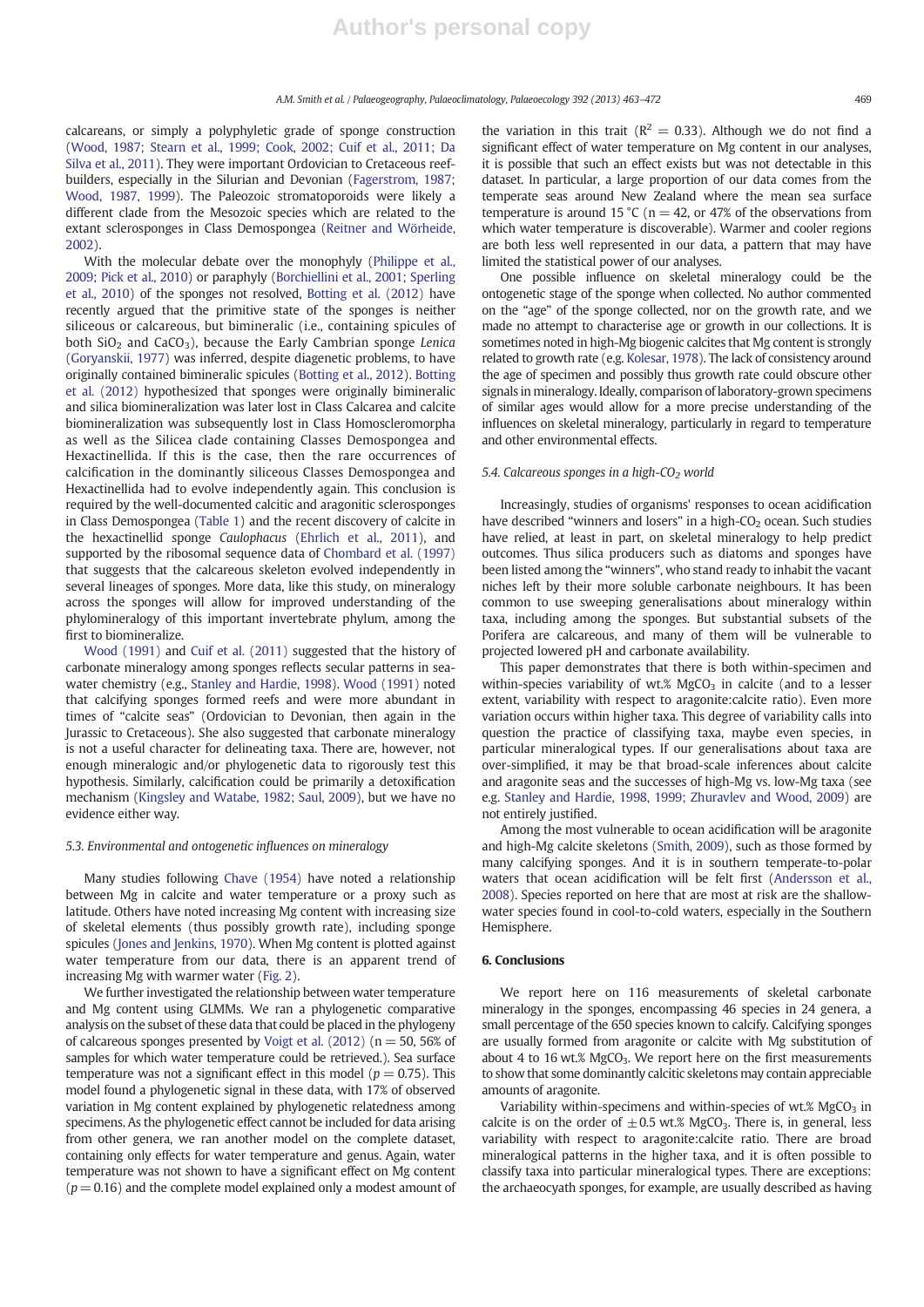### **Author's personal copy**

#### 470 A.M. Smith et al. / Palaeogeography, Palaeoclimatology, Palaeoecology 392 (2013) 463–472



Fig. 2. There is little relationship between water temperature (approximated by mean sea surface temperature) and Mg content in calcite (top) or overall calcite percentage (bottom) in skeletal carbonate of calcifying sponges. Trend lines are following linear regression, with shaded areas representing 95% confidence intervals. For the calcite data, the regression was performed on logit-transformed data to account for the fact this variable is bounded at 0 and 100%.

high-Mg calcite skeletons, but our results suggest that the group might be more variable.

The strong degree of phylogenetic consistency at higher taxonomic levels calls into question the common assumptions regarding phenotypic expression of mineralogy.When the phylogenetic component is removed, we are unable to find a correlation between, for example, mineralogy and latitude.

In a high- $CO<sub>2</sub>$  world, many sponges may be "winners", but the calcareous sponges may not be among them. High-Mg calcite and aragonite are the most soluble forms of CaCO<sub>3</sub>, and most of the sponges reported here live in the shallow temperate regions where saturation levels are predicted to fall most rapidly. Deeper-water sponges may be isolated from lowering pH effects for some time.

#### Acknowledgements

Many thanks are due to Judy Fisher and her team at Remote Services, University of Otago Library, for performing above and beyond the call of duty during the literature review. We also thank Oliver Voigt and Gert Wörheide for providing the phylogenetic trees from their own work in a form that could be used in our statistical analyses. Louise Kregting collected some specimens, and performed some of the XRD work. Thanks also to Michelle Liddy who ran many XRD samples. As always Damian Walls, Geology Department, University of Otago, was of great help. We thank Stephen Grasby and other anonymous reviewers for their helpful comments.

#### Appendix A. Supplementary data

Supplementary data to this article can be found online at http://dx. doi.org/10.1016/j.palaeo.2013.10.004.

#### References

- Aizenberg, J., Hanson, J., Ilan, M., Leiserowitz, L., Koetzle, T.F., Addadi, L., Weiner, S., 1995a. Morphogenesis of calcitic sponge spicules: a role for specialized proteins interacting with growing crystals. FASEB J. 9, 262–268.
- Aizenberg, J., Hanson, J., Koetzle, T.F., Leiserowitz, L., Weiner, S., Addadi, L., 1995b. Biologically induced reduction in symmetry: a study of crystal texture of calcitic sponge spicules. Chem. Eur. J. 1 (7), 414–422.
- Aizenberg, J., Ilan, M., Weiner, S., Addadi, L., 1996. Intracrystalline macromolecules are involved in the morphogenesis of calcitic sponge spicules. Connect. Tissue Res. 34, 255–261.
- Aizenberg, J., Weiner, S., Addadi, L., 2003. Coexistence of amorphous and crystalline calcium carbonate in skeletal tissues. Connect. Tissue Res. 44, 20–25.
- Andersson, A.J., Mackenzie, F.T., Bates, N.R., 2008. Life on the margin: implication of ocean acidification on Mg-calcite, high latitude and cold-water calcifiers. Mar. Ecol. Prog. Ser. 373, 265–273.
- Beauchamp, B., Grasby, S.E., 2012. Permian lysocline and ocean acidification along NW Pangea led to carbonate eradication and chert expansion. Palaeogeography Palaeoclimatology Palaeoecology 350, 73–90.
- Böhm, F., Joachimski, M.M., Dullo, W.-C., Eisenhauer, A., Lehnert, H., Reitner, J., Wörheide, G., 2000. Oxygen isotope fractionation in marine aragonite of coralline sponges. Geochim. Cosmochim. Acta 64, 1695–1703.
- Borchiellini, C., Manuel, M., Alivon, E., Boury-Esnault, N., Vacelet, J., Le Parco, Y., 2001. Sponge paraphyly and the origin of Metazoa. J. Evol. Biol. 14 (1), 171–179.
- Botting, J.P., Muir, L.A., Xiao, S., Li, X., Lin, J.-P., 2012. Evidence for spicule homology in calcareous and siliceous sponges: biminerallic spicules in Lenica sp. from the Early Cambrian of South China. Lethaia 45, 463–475.
- Brasier, M., Green, O., Shields, G., 1997. Ediacaran sponge spicule clusters from southwestern Mongolia and the origins of the Cambrian fauna. Geology 25, 303–306. Brocks, J.J., Butterfield, N.J., 2009. Early animals out in the cold. Nature 457, 672–673.
- Chave, K.E., 1954. Aspects of the biogeochemistry of magnesium: 1. Calcereous marine organisms. J. Geol. 62, 266–283.
- Chombard, C., Boury-Esnault, N. Tillier A., Vacelet, J., 1997. Polyphyly of "sclerosponges" (Porifera, Demospongiae) supported by 28S ribosomal sequences. Biol. Bull. 193, 359–367.
- Clark, D., Lamare, M., Barker, M., 2009. Response of sea urchin Pluteus larvae (Echinodermata: Echinoidea) to reduced seawater pH: a comparison among a
- tropical, temperate and a polar species. Mar. Biol. 156, 1125–1137. Clarke, F.W., Wheeler, W.C., 1922. The inorganic constituents of marine invertebrates. United States Geological Survey Professional Paper 124.
- Cook, A., 2002. Class Stromatoporoidea Nicholson and Murie, 1878. In: Hooper, N.A., Van Soest, W.M. (Eds.), Systema Porifera: A Guide to the Classification of Sponges. Kluwer Acad/Plenum, New York, pp. 69–70.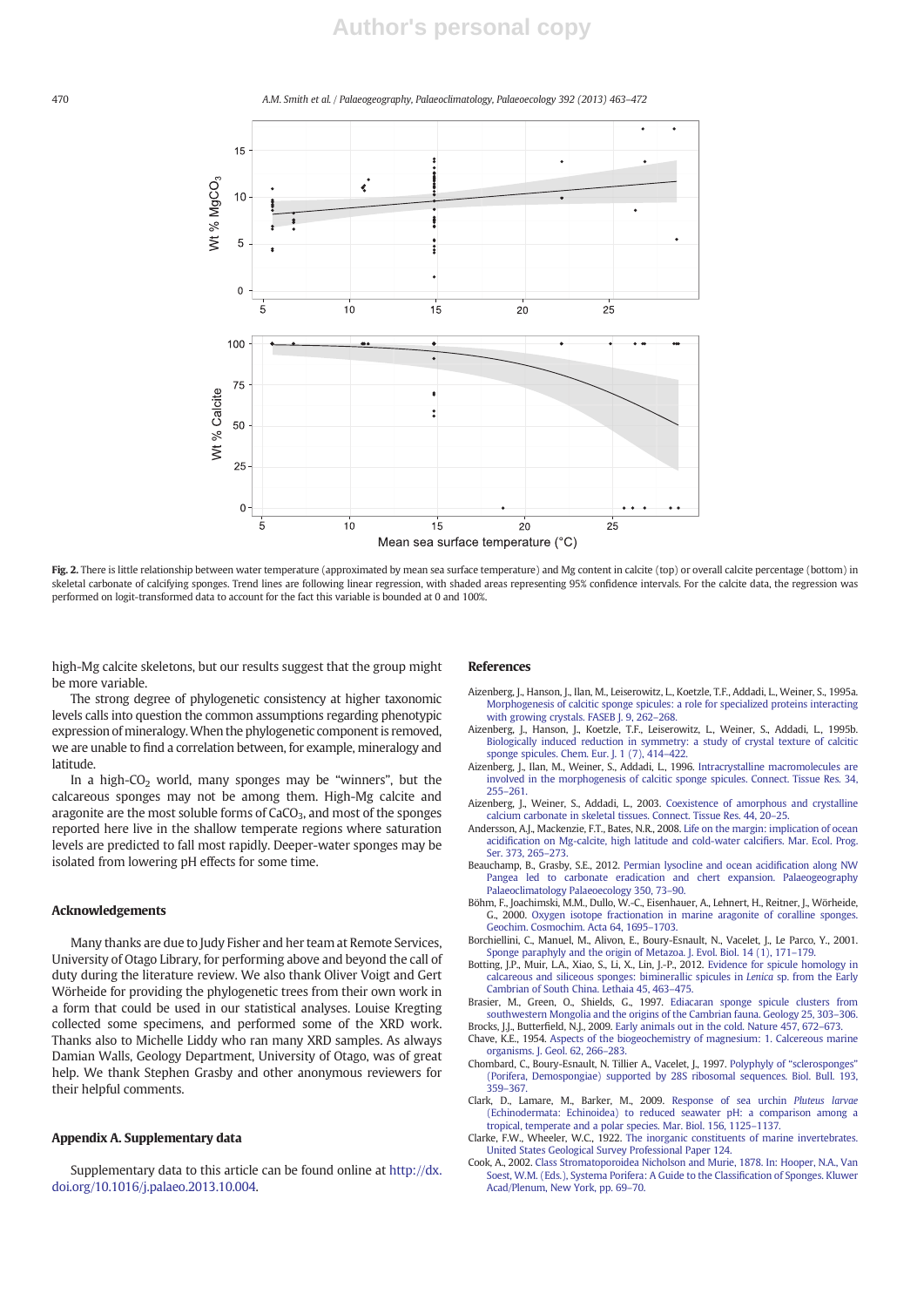#### A.M. Smith et al. / Palaeogeography, Palaeoclimatology, Palaeoecology 392 (2013) 463–472 471

- Cuif, J.-P., Gautret, P., 1991. Taxonomic value of microstructural features in calcified tissue from Recent and fossil Demospongiae and Calcarea. In: Reitner, J., Keupp, H. (Eds.), Fossil and Recent Sponges. Springer-Verlag, Berlin, pp. 159–169.
- Cuif, J.-P., Dauphin, Y., Sorauf, J.E., 2011. Biominerals and Fossils through Time. Cambridge University Press.
- Da Silva, A.-C., Kershaw, S., Boulvain, F., Reitner, J., 2011. Long-expected! First record of demosponge-type spicules in a Devonian stromatoporoid (Frasnian, Belgium). Kölner Forum für Geologie und Paläontologie 19, 28–29.
- Debrenne, F., 2006. Lower Cambrian archaeocyathan bioconstructions. C.R. Palevol 6, 5–19.
- Debrenne, F., Zhuravlev, A.Y., Kruse, P.D., 2002. Class Archaeocyatha Bornemann, 1884. In: Hooper, J.N.A., Van Soest, R.W.M. (Eds.), Systema Porifera: A Guide to the Classification of Sponges. Kluwer Academic/Plenum Publishers, New York, pp. 1539–1699.
- Ehrlich, H., Brunner, E., Simon, P., Bazhenov, V., Botting, J.P., Tabachnik, K., Springer, A., Kummer, Vyalikh D., Molodtsov, S.L., Kurek, D., Kammer, M., Born, R., Kovalev, A., Gorb, S.N., Koutsoukos, P.G., Summers, A., 2011. Calcite-reinforced silica–silica joints in the biocomposite skeleton of deep-sea glass sponges. Adv. Funct. Mater. 21, 3473–3481.
- Fagerstrom, J.A., 1987. The Evolution of Reef Communities. Wiley & Sons, New York (600  $pn.$ )
- Fallon, S.J., McCulloch, M.T., Guildersen, T.P., 2004. Interpreting environmental signals from the coralline sponge Astrosclera willeyana. Palaeogeogr. Palaeoclimatol. Palaeoecol. 228 (1–2), 58–69.
- Gazave, E., Lapébie, P., Renard, E., Vacelet, J., Rocher, C., Ereskovsky, A.V., Lavrov, D.V., Borchiellini, C., 2010. Molecular phylogeny restores the supra-generic subdivision of homoscleromorph sponges (Porifera, Homoscleromorpha). PLoS One 5 (12), e14290. http://dx.doi.org/10.1371/journal.pone.0014290.
- Gazave, E., Lapébie, P., Ereskovsky, A., Vacelet, J., Renard, E., Cárdenas, P., Borchiellini, C., 2012. No longer Demospongiae: Homoscleromorpha formal nomination as a fourth class of Porifera. Hydrobiologia 687, 3–10. http://dx.doi.org/10.1007/s10750-011- 0842-x.
- Gehlen, M., Bopp, L., Aumont, O., 2008. Short-term dissolution response of pelagic carbonate sediments to the invasion of anthropogenic CO2: a model study. Geochem. Geophys. Geosyst. 9, Q02012.
- Goryanskii, V.Yu., 1977. Pervaya nakhodka ostatkov gubki v nizhnem kembrii Vostochnoĭ Sibiri [First discovery of sponge remains from the Lower Cambrian in eastern Siberia]. Ezhdegodnik vsesoyuznogo paleontologicheskogo obschestva 20, 274–278 (in Russian).
- Gray, B.E., Smith, A.M., 2004. Mineralogical variation in shells of the Blackfoot Abalone Haliotis iris (Mollusca: Gastropoda: Haliotidae), southern New Zealand. Pac. Sci. 58 (1), 47–64.
- Gregson, R.P., Baldo, B.A., Thomas, P.G., Quinn, R.J., Bergquist, P.R., Stephens, J.F., Horne, A.R., 1979. Fluorine is a major constituent of the marine sponge Halichondria moorei. Science 206 (4422), 1108–1109.
- Hadfield, J.D., 2010. MCMC methods for multi-response generalized linear mixed models: the MCMCglmm R package. J. Stat. Softw. 33, 1–22.
- Hartman, W.D., Goreau, T.F., 1970. Jamaican coralline sponges: their morphology, ecology, and fossil relatives. In: Fry, W.G. (Ed.), The Biology of the Porifera. 7th Symposium of
- the Zoological Society of London, 25, pp. 205–243. Hartman, W.D., Goreau, T.F., 1975. A Pacific tabulate sponge, living representative of a new order of sclerosponges. Postilla 167, 1–22.
- Jones, W.C., 1970. The composition, development, form, and orientation of calcareous sponge spicules. In: Fry, W.G. (Ed.), Biology of the Porifera. 7th Symposium of the Zoological Society of London, 25, pp. 91–123.
- Jones, W.C., James, D.W.F., 1969. An investigation of some calcareous sponge spicules by means of electron probe micro-analysis. Micron 1, 34–39.
- Jones, W.C., Jenkins, D.A., 1970. Calcareous sponge spicules: a study of magnesium calcites. Calcif. Tissue Res. 4, 314–329.
- Kingsley, R.J., Watabe, N., 1982. Ultrastructural investigation of spicule formation in the gorgonian Leptogorgia virgulata (Lamarck) (Coelenterata: Gorgonacea). Cell Tissue Res. 223 (2), 325–334.
- Kolesar, P.T., 1978. Magnesium in calcite from a coralline alga. J. Sediment. Petrol. 48, 815–820.
- Kruse, P.D., Zhuravlev, A.Y., James, N.P., 1995. Primordial metazoan calcimicrobial reefs: Tommotian (Early Cambrian) of the Siberian Platform. Palaios 10, 291–321.
- Ledger, P.W., Jones, W.C., 1977. Spicule formation in the calcareous sponge Sycon ciliatum. Cell Tissue Res. 181, 553–567.
- Ledger, P.W., Jones, W.C., 1991. On the structure of calcareous sponge spicules. In: Reitner, J., Keupp, H. (Eds.), Fossil and Recent Sponges. Springer-Verlag, Berlin, pp. 341–359.
- Li, C.W., Chen, J.Y., Hua, T.E., 1998. Precambrian sponges with cellular structures. Science 279, 879–882.
- Lister, J., 1900. Astrosclera willeyana, the type of a new family of sponges. Zoological results based on material from New Britain, New Guinea, Loyalty Islands, and elsewhere, collected during the years 1895, 1896, and 1897, by Arthur Willey, D Sc Lond, Hon M A Cantab. Willey's Zool. Results 4, 459–483.
- Love, G.D., Grosjean, E., Stalvies, C., Fike, D.A., Grotzinger, J.P., Bradley, A.S., Kelly, A.E., Bhatia, M., Meredith, W., Snape, C.E., Bowring, S.A., Condon, D.J., Summons, R.E., 2009. Fossil steroids record the appearance of Demospongiae during the Cryogenian period. Nature 457, 718–721.
- Maloof, A.C., Ramezani, J., Bowring, S.A., Fike, D.A., Porter, S.M., Mazouad, M., 2010a. Constraints on Early Cambrian carbon cycling from the duration of the Nemakit-Daldynian–Tommotian boundary δ13C shift, Morocco. Geology 38, 623–626.
- Maloof, A.C., Porter, S.M., Moore, J.L., Dudás, F.Ö., Bowring, S.A., Higgins, J.A., Fike, D.A., Eddy, M.P., 2010b. The earliest Cambrian record of animals and ocean geochemical change. GSA Bull. 122, 1731–1774.
- Mastandrea, A., Russo, F., 1995. Microstructure and diagenesis of calcified demosponges from the Upper Triassic of the northeastern Dolomites (Italy). J. Paleontol. 69, 416–431.
- Mehl, D., Reitner, J., 1996. Observations on Astreaospongium meniscum (Roemer, 1848) from the Silurian of western Tennessee: constructional morphology and palaeobiology of the Astraeospongiidae (Calcarea, Heteractinellidae). Berl. Geowiss. Abh. E 18, 243–255.
- Philippe, H., Derelle, R., Lopez, P., Pick, K., Borchiellini, C., Boury-Esnault, N., Vacelet, J., Renard, E., Houliston, E., Quéinnec, E., Da Silva, C., Wincker, P., Le Guyader, H., Leys, S., Jackson, D.J., Schreiber, F., Erpenbeck, D., Morgenstern, B., Wörheide, G., Manuel, M., 2009. Phylogenomics revives traditional views on deep animal relationships. Curr. Biol. 19 (8), 706–712.
- Pick, K.S., Philippe, H., Schreiber, F., Erpenbeck, D., Jackson, D.J., Wrede, P., Wiens, M., Alié, A., Morgenstern, B., Manuel, M., Wörheide, G., 2010. Improved phylogenomic taxon sampling noticeably affects nonbilaterian relationships. Mol. Biol. Evol. 27 (9), 1983–1987.
- R Development Core Team, 2012. R: a Language and Environment for Statistical Computing (Vienna, Austria).
- Raven, J., Caldeira, K., Elderfield, H., Hoegh-Guldberg, O., Liss, P., Riebesell, U., Shepherd, J., Turley, C., Watson, A., 2005. Ocean acidification due to increasing atmospheric carbon dioxide. Royal Society Policy Document 12/05.The Royal Society, London (48 pp.).
- Reitner, J., 1991. Phylogenetic aspects and new descriptions of spicule-bearing hadromerid sponges with a secondary calcareous skeleton, (Tetractinomorpha, Demospongiae). In: Reitner, J., Keupp, H. (Eds.), Fossil and Recent Sponges. Springer-Verlag, Berlin, pp. 179–211.
- Reitner, J., Engeser, T.S., 1987. Skeletal structures and habitats of recent and fossil Acanthochaetetes (subclass Tetractinomorpha: Demospongiae: Porifera). Coral Reefs 6, 13–18.
- Reitner, J., Gautret, P., 1996. Skeletal formation in the modern but ultraconservative chaetetid sponges Spirastrella (Acanthochaetetes) wellsi (Demospongaie, Porifera). Facies 34, 193–208.
- Reitner, J., Wörheide, G., 2002. Non-lithistid fossil Demospongiae origins of their palaeobiodiversity and highlights in history of preservation. In: Hooper, J.N.A., Van Soest, R.W.M. (Eds.), Systema Porifera: A Guide to the Classification of Sponges. Kluwer Akademic/Plenum Pub. New York, New York, pp. 52–68.
- Reynolds, R.W., Rayner, N.A., Smith, T.M., Stokes, D.C., Wang, W., 2002. An improved in situ and satellite SST analysis for climate. J. Clim. 15, 1609–1625.
- Ries, J.B., 2011. Skeletal mineralogy in a high-CO<sub>2</sub> world. J. Exp. Mar. Biol. Ecol. 403, 54-64. Rosenheim, B.E., Swart, P.K., Thorrold, S.R., 2005. Minor and trace elements in sclerosponge Ceratoporella nicholsoni: biogenic aragonite near the inorganic end member? Palaeogeogr. Palaeoclimatol. Palaeoecol. 228, 109–129.
- Rossi, A.L., Farina, M., Borojevic, R., Klautau, M., 2006. Occurrence of five-rayed spicules in a calcareous sponge: Sycon pentactinalis sp. nov. (Porifera: Calcarea). Cah. Biol. Mar. 47, 261–270.
- Rowland, S.M., Shapiro, R.S., 2002. Reef patterns and environmental influences in the Cambrian and earliest Ordovician. In: Kiessling, W., Flügel, E., Golonka, J. (Eds.), Phanerozoic Reef Patterns. SEPM Special. Publication, 72, pp. 95–128.
- Saul, J.M., 2009. Did detoxification processes cause complex life to emerge? Lethaia 42, 179–184.
- Schuhmacher, H., Plewka, M., 1981. Mechanical resistance of reefbuilders through time. Oecologia 49, 279–282.
- Senowbari-Daryan, B., Link, M., 2011. Hypercalcified segmented sponges (sphinctozoans) from the Upper Triassic (Norian) reef boulders of Taurus Mountains (southern Turkey). Facies 57, 663–693.
- Sethmann, I., Wörheide, G., 2008. Structure and composition of calcareous sponge spicules: a review and comparison to structurally related biominerals. Micron 39, 209–228.
- Sethmann, I., Hinrichs, R., Wörheide, G., Putnis, A., 2006. Nano-cluster composite structure of calcitic sponge spicules — a case study of basic characteristics of biominerals. J. Inorg. Biochem. 100, 88–96.
- Smith, A.M., 2009. Bryozoans as southern sentinels of ocean acidification: a major role for a minor phylum. Mar. Freshw. Res. 60, 475–482.
- Smith, A.M., Key Jr., M.M., Gordon, D.P., 2006. Skeletal mineralogy of bryozoans: taxonomic and temporal patterns. Earth Sci. Rev. 78, 287–306. Smith, A.M., Riedi, M.A., Winter, D.A., 2013. Temperate reefs in a changing ocean: skeletal
- carbonate mineralogy of serpulids. Mar. Biol. http://dx.doi.org/10.1007/s00227-013- 2210-z.
- Sperling, E.A., Robinson, J.M., Pisani, D., Peterson, K.J., 2010. Where's the glass? Biomarkers, molecular clocks, and microRNAs suggest a 200-Myr missing Precambrian fossil record of siliceous sponge spicules. Geobiology 8, 24–36.
- Stanley, S.M., Hardie, L.A., 1998. Secular oscillations in the carbonate mineralogy of reef-building and sediment-producing organisms driven by tectonically forced shifts in seawater chemistry. Palaeogeogr. Palaeoclimatol. Palaeoecol. 144, 3–19.
- Stanley, S.M., Hardie, L.A., 1999. Hypercalcification: paleontology links plate tectonics and geochemistry to sedimentology. GSA Today 9, 1–7.
- Stearn, C.W., Webby, B.D., Nestor, H., Stock, C.W., 1999. Revised classification and terminology of Paleozoic stromatoporoids. Acta Palaeontol. Pol. 44 (1), 1–70.
- Towe, K.M., Rützler, K., 1968. Lepidocrocite iron mineralization in keratose sponge granules. Science 162 (1350), 268–269.
- Uriz, M.-J., 2006. Mineral skeletogenesis in sponges. Can. J. Zool. 84, 322–356.
- Vacelet, J., Uriz, M.J., 1991. Deficient spiculation in a new species of Merlia (Merliida, Demospongiae) from the Balearic Islands. In: Reitner, J., Keupp, H. (Eds.), Fossil and
- Recent Sponges. Springer-Verlag, Berlin, pp. 170–178. Vacelet, J., Donadey, C., Froget, C., 1987. The calcium carbonate spherules of Hemimycale columella (demosponges, Poecilosclerida) and their taxonomic